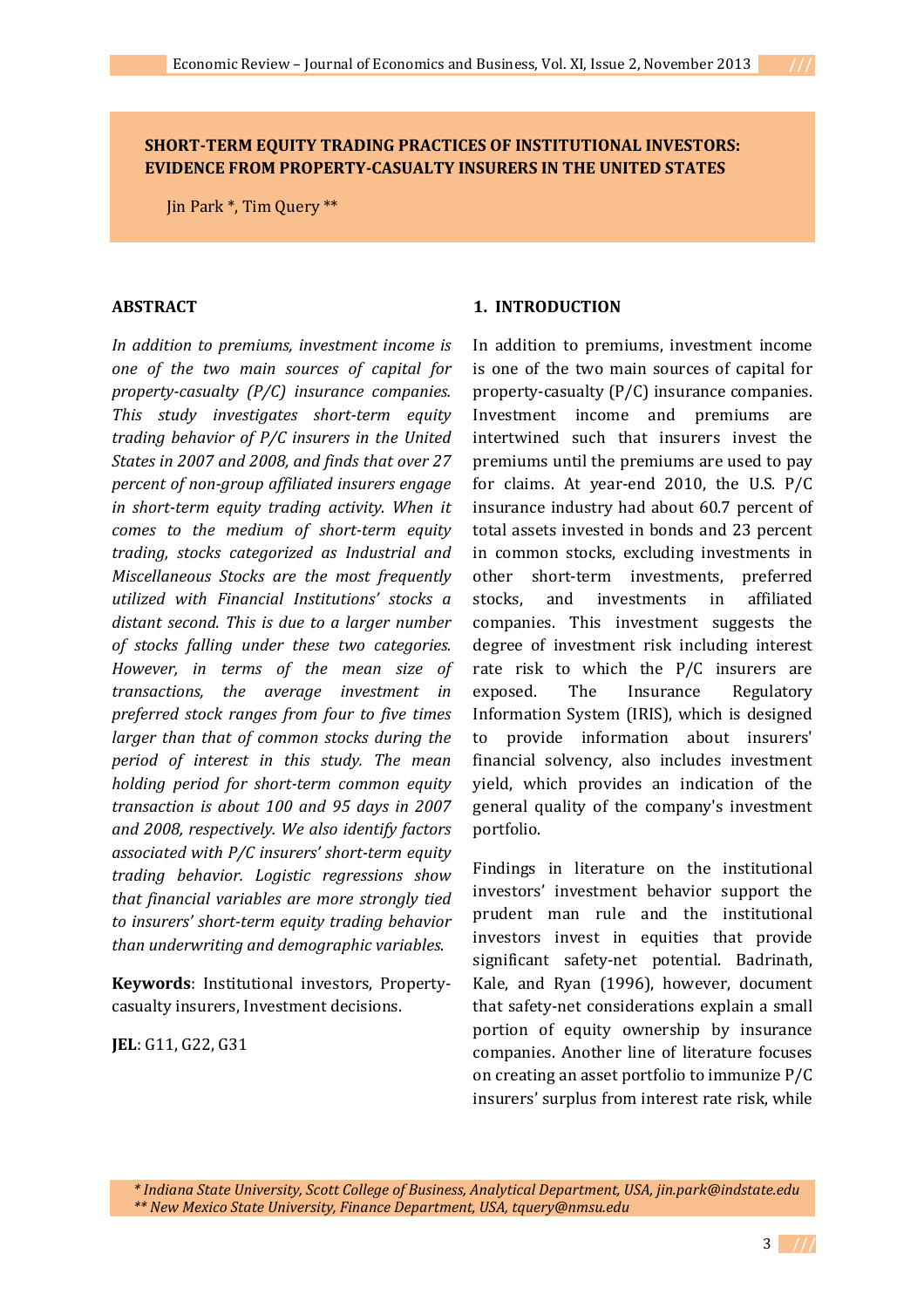maximizing returns (i.e., Tzeng, Wang, & Soo, 2000).

The P/C insurer's investment perspective is in general long-term to match with the insurer's claim payout patterns for its lines of business. Investment managers of the P/C insurers, however, may have convincing reasons to have a short-term perspective in their investment horizon. Discounted cash flow (DCF) analysis, a widely-recognized approach to value financial securities in capital markets, estimates and discounts all future cash flows of financial securities to give their present values. However, DCF analysis is more complex and sensitive to assumptions than short-term earnings analysis. When it comes to selecting investment choices, investment managers, especially when their compensation and job security are related to their investment performance, may focus more on short-term earnings than long-term performance. Indeed, earnings have been one of the most important performance measures for executives and fund managers. Stock prices are very responsive to changes in short-term earnings, and Hagin (2004) reports that investment managers who are able to accurately and consistently forecast 12-month-ahead earnings can earn greater returns. Empirical evidence shows that today's investors have short-term investment horizon. Rappaport (2005) notes that the average holding period in professionally managed funds is less than a year, while the period until the mid-1960s was about seven years.

The purpose of this study is threefold. First, this study hopes to shed light on the study of the P/C insurers' short-term equity trading. So far, there is very little theory or empirical evidence on the economics of the P/C insurers' short-term equity trading and behaviors. This study investigates all shortterm equity trading records of common stocks reported on Schedule D of the National Association of Insurance Commissioners

(NAIC) Annual Statement filed by all P/C insurers in the U.S. Second, this study provides empirical evidence on the determinants of the P/C insurers' short-term equity transactions. Last, but not least, the result of this study will provide a fundamental background for further research such as an investigation of whether the P/C insurers use a momentum or contrarian strategy in their short-term equity investment, and an investigation of how a catastrophic event (or loss) affects the P/C insurers' involvement in short-term trading. An unforeseen catastrophic loss may require the P/C insurers to liquidate their assets to increase cash levels to pay for claims, and the managers must make decisions whether to sell bonds or stocks, or whether to sell securities held a long period of time or a short period of time.

Short-term trading can be defined in different ways. Since this study is based on the records derived from the NAIC Annual Statement, short-term trading is defined as the acquisition and disposition of common stocks during the same fiscal year. This restriction effectively understates the P/C insurers' involvement in short-term trading since it excludes all short-term trading when buy and sell transactions are recorded for a different fiscal year, but the holding period is still less than a year.

The rest of the paper is organized as follows: the next section provides the discussion of prior literature. The data section describes the NAIC data used in the study, which should be informative for those who want to use the data set to study the P/C insurers' asset management, whether the investment horizon is short or long. The econometric model section presents a logistic model to identify factors affecting the P/C insurers' involvement in short-term trading, followed by the section discussing and summarizing empirical findings. The final section concludes the study and provides suggestions for future research.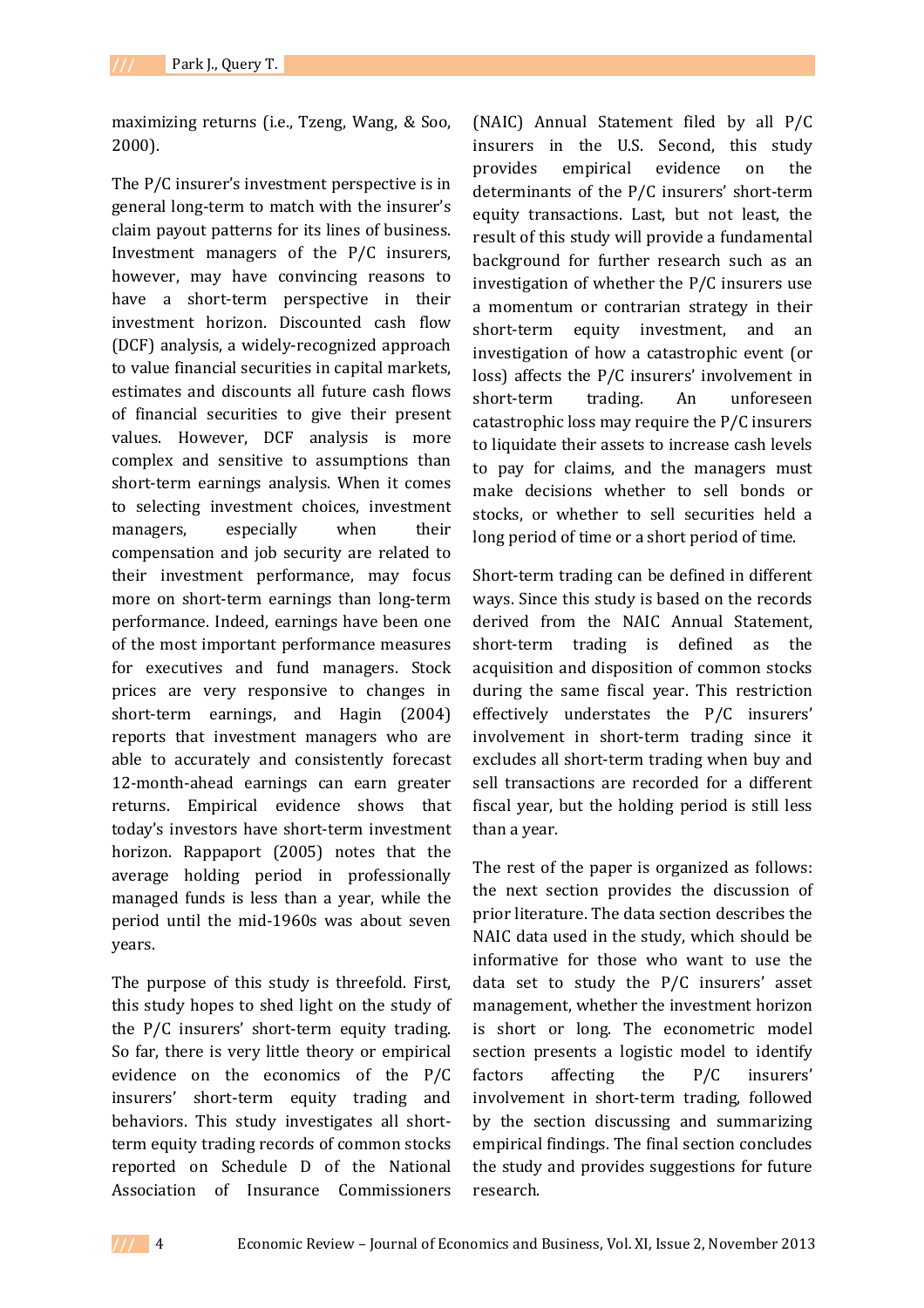### **2. PRIOR LITERATURE**

There are numerous empirical investigations almost exclusively focused on the behavior of institutional investors. Many of these studies have been inspired by DeLong et al.'s (1990) proof showing that momentum traders - also referred to as trend chasers or positive feedback traders-can destabilize stock prices and thereby threaten the efficiency of financial markets.

One reason for this focus in research is the large fraction of corporate equity held by institutional investors. According to the NYSE Factbook, institutional ownership increased from 7 percent in 1950 to over 50 percent by 2002. Also, numerous examples exist over the last few years that point to herding by institutions accompanied by potentially destabilizing investment strategies. DeLong et al. note that trend chasing can specifically cause momentum or positive autocorrelation in stock prices. Hong and Stein's (1999) behavioral model, in which trading by one class produces momentum in stock prices, explicitly requires the presence of momentum traders. In their discussion of the empirical implications of their model, they expressly point out momentum trading by institutions. Hong and Stein also introduce the notion of a "momentum cycle," which they define as the period of positive return autocorrelation subsequent to the arrival of news. In a study of 1,200 institutions over a 12 year period, Badrinath and Wahal (2002) find that institutions act as momentum traders when they enter stocks but they act as contrarian traders both when they exit and when they make adjustments to ongoing holdings.

While a substantial research stream exists on the investment behavior of institutional investors, there is a paucity of studies on the reasons motivating the insurance industry in general, and in the property-liability insurance industry in particular, for engaging in short-term trading behavior. Generally,

findings in the institutional investors' investment behavior literature support the prudent man rule and that institutional investors tend to invest in equities that provide significant safety-net potential (see Badrinath, et al., 1989). However, Badrinath, Kale and Ryan (1996) document that safetynet considerations only explain a small portion of equity ownership by insurance companies. For example, Tzeng, Wang, and Soo (2000) focus on creating an asset portfolio to immunized property-liability insurers' surplus from interest rate risk, while maximizing returns. Heyman and Rowland (2006) suggest that the investment policy of most insurers should have as primary objectives immunizing insurance reserves with a fixed-income portfolio and earning abnormal returns on surplus in a responsible and disciplined way. Accounting and economic considerations led Heyman and Rowland to suggest that after-tax net investment income (NII) as defined by generally accepted accounting principles is the best benchmark of performance. They argue that the market appears to assign significantly higher multiples to NII than to other sources of reported income. Soon-Jae, et al. (1997) find that property-liability insurers demonstrate a propensity to shift their asset portfolios to stocks instead of bonds in cases of guaranty-fund enactments. This action is consistent with the risk-subsidy hypothesis where the structure of guaranty-funds provides rewards for risk-taking in an insurer's investment activities.

The compensation schedule for investment managers, and even their job security, is typically tied into their investment performance. Indeed, earnings have been one of the most important performance measures for executives and fund managers, and may create more of a focus on short-term earnings than long-term performance. Stock prices are very responsive to changes in short-term earnings, and Hagin (2004) reports that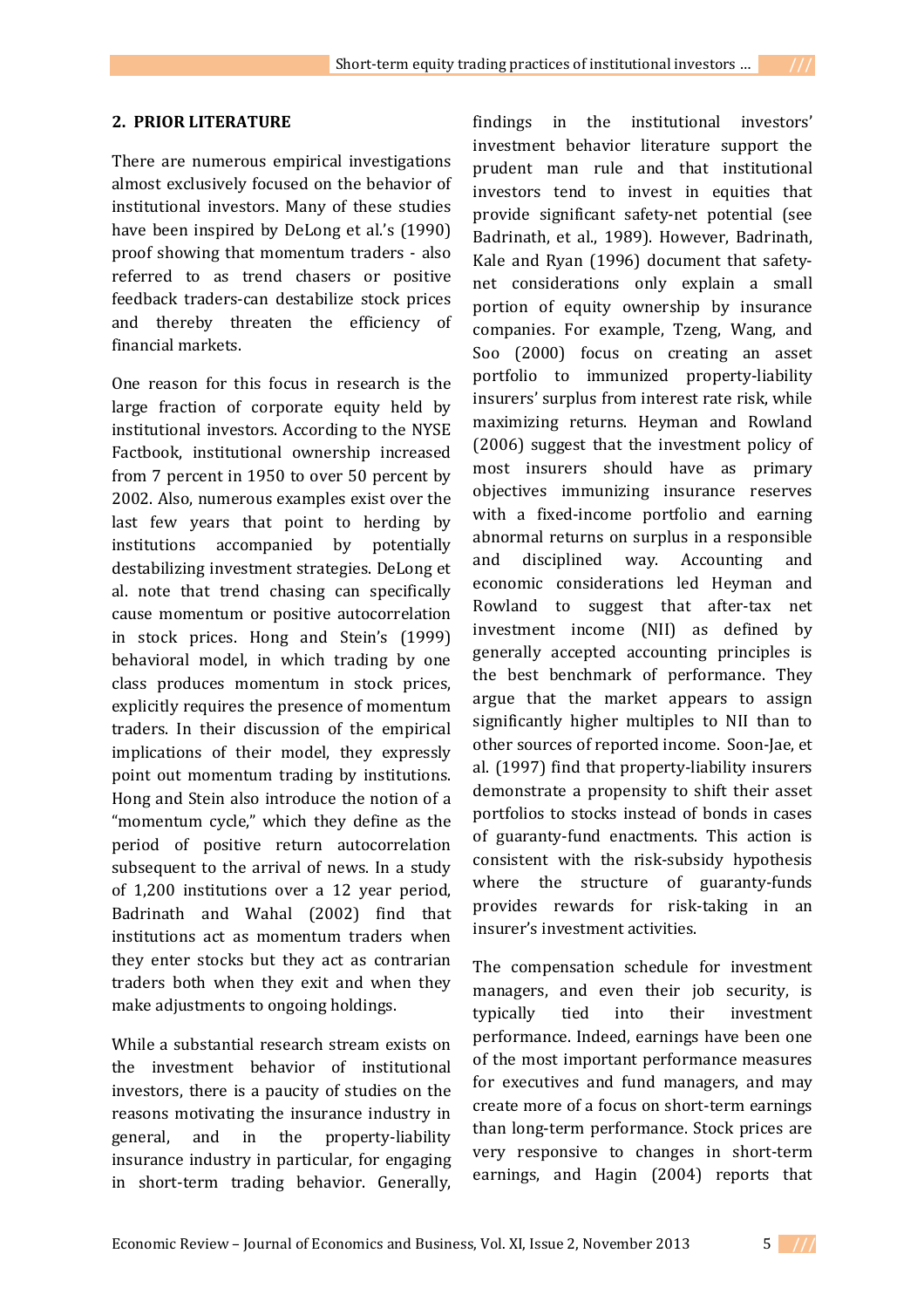investment managers who are able to accurately and consistently forecast earnings into the next 12 months can earn greater returns. Rappaport (2005) finds that investment managers commonly base their stock selection decisions on short-term earnings and portfolio tracking error rather than DCF analysis. He notes that the average holding period in professionally managed funds is less than one year, while the average holding period up to the mid-1960s was about seven years.

Investment managers of property-liability insurers engage in short-term equity trading, and the reasons for engaging in short-term trading may be numerous. Although studies advocate long-term value maximization and disparage the short-term earnings obsession by investment managers (i.e., Rappaport, 2005)1, short-term trading by investment managers to realize extraordinary returns or to limit excessive losses is ubiquitous. Dividend clientele theories also suggest certain groups of investors would be engaged in short-term trading especially around the ex-dividend date. Property-liability insurers with a preference for dividend income buy shares cum-dividend and sell ex-dividend, while the opposite is true for insurers with the opposite preference. Rantapuska (2008) reports that investors who engage in overnight arbitrage from ex-dividend day trading earn on average a 2 percent return. Furthermore, behavioral finance predicts that investors who are economically rational may not always make rational decisions. For example, investors with a strategic long-term perspective may engage in short-term investments if an incentive to do so is sufficiently attractive.

According to theory, institutional investors face both risk-management and risk-shifting incentives. Gorter and Bikker (2013) assess the relevance of these conflicting incentives for Dutch pension funds and insurance firms over the period 1995 to 2009. They observe a

significant positive relationship between capital and asset risk for insurers, indicating that risk-management incentives dominate in the Dutch insurance industry.

## **3. DATA**

We were able to obtain the relevant data for the years 2007 and 2008, which is also timely as that was during the beginning and middle of the deep recession in the U.S. and worldwide. NAIC Annual Statement reports comprehensive records of the P/C insurers' bond and stock holdings in detail and whether the financial securities are sold or held by the end of a fiscal year. Schedule D – Part 5 the NAIC Annual Statement is our primary focus. In addition, other parts of the NAIC financial statements are used to collect demographic, financial, and underwriting variables. Most stocks and bonds reported on the NAIC statements have very comprehensive information about the securities, including CUSIP, date acquired and disposed of, maturity date, coupon rate, par value, cost to acquire, book value, number of shares, dividends and interest, adjustment for foreign exchange, if applicable, and transaction partner, to name a few.

Schedule D – Part 5 of the NAIC statements also includes many non buy-sell involved short-term transactions, including spinoffs, stock splits, and stock dividends, to name a few. In addition, the data set includes such noise as missing the disposal or acquired date or missing the acquiring cost. We have eliminated transactions with missing information, incorrect transaction dates, and no cash purchases. In addition, we have limited the acquiring cost to \$10,000 to eliminate any noise that can still escape from the aforementioned filters. After these filters, we have identified 5,551 and 7,388 short-term common stock transactions in 2007 and 2008, respectively, by 249 and 259 non-group affiliated insurers in 2007 and 2008, respectively.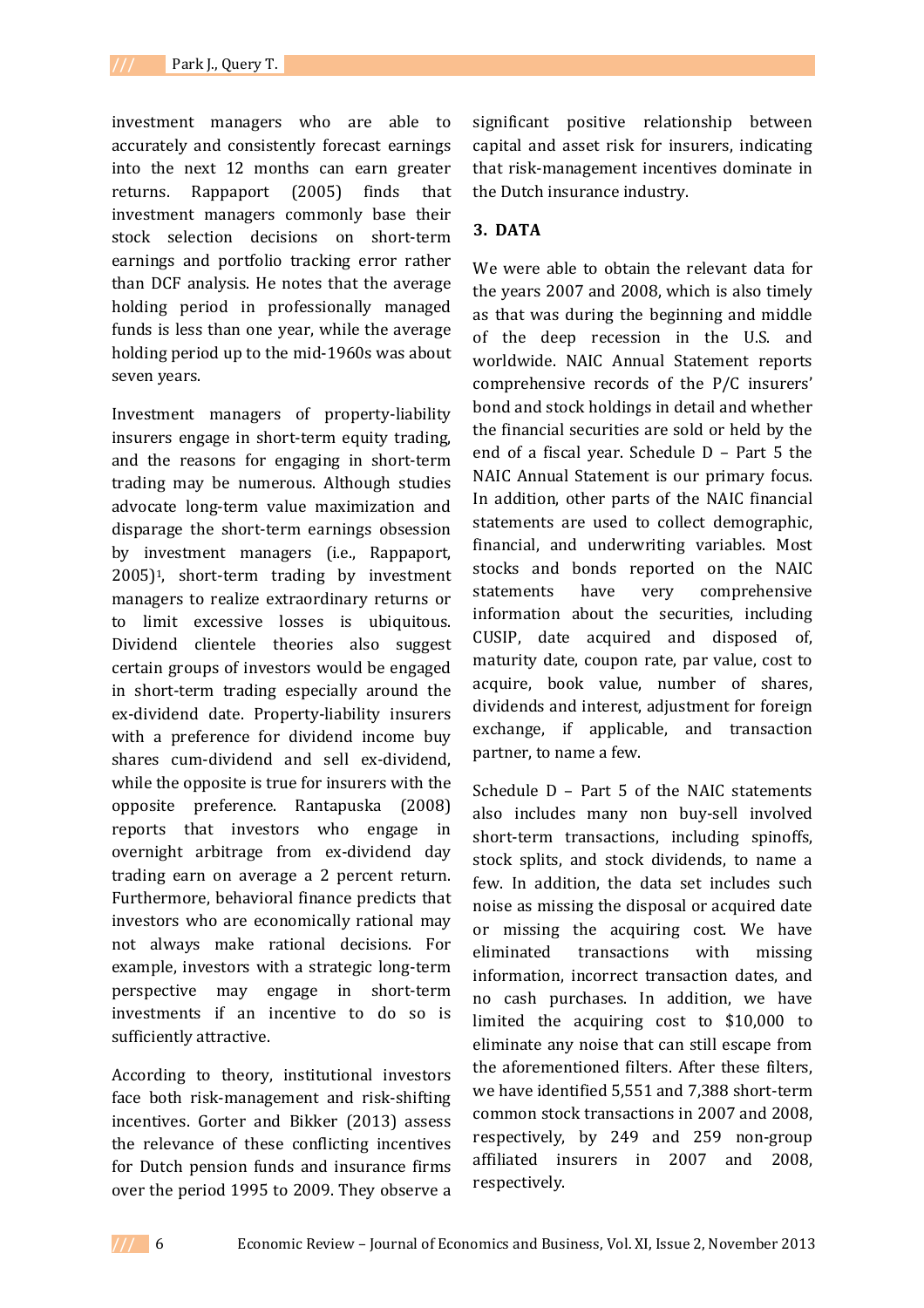#### **4. ECONOMETRIC MODELS**

Using the ordinary least square (OLS) regression is problematic in identifying factors affecting the insurer's decision to engage in short-term trading, due to the binary response variable; 1 if an insurer performed at least one short-term equity trading, 0 otherwise. Logistic regression analyzes binomially distributed data of the form

$$
Y_i \sim B(N_i, P_i) \text{ for } i = 1, ..., k,
$$
 (1)

where the numbers of *Ni*, Bernoulli trials, are known and the probabilities of event  $P_i$  are unknown. Given a set of explanatory variables, *Xi*, the logistic regression model is written as;

$$
L_i = \ln\left(\frac{P_i}{1 - P_i}\right) = \beta_0 + \beta_1 X_{1,i} + ... \beta_k X_{k,i}
$$
 (2)

If an insurer engages in short-term equity trading, the probability of event  $P_i = 1$ , where we obtain  $L_i = \ln \left| \frac{1}{e} \right|$ J  $\left(\frac{1}{2}\right)$ l  $=\ln$ *0*  $L_i = \ln\left(\frac{l}{\rho}\right)$  and  $L_i = \ln\left(\frac{\theta}{l}\right)$ J  $\left(\frac{\rho}{\tau}\right)$ l  $=\ln$ *1*  $L_i = \ln\left(\frac{0}{i}\right)$ otherwise. In the logit regression, this study examines demographic, financial, and underwriting variables such as group affiliation, organizational structure, insurer's size, relative surplus amount, one-year surplus change, cash holdings, etc, among others.

Another regression analysis is performed to further investigate factors affecting the level of short-term equity trading, which analyzes a subset of the sample,  $P/C$  insurers with  $P_i=1$ from the above logistic regression. The dependent variable in this analysis is the number of short-term transactions, mean value per transaction or mean return from transactions.

### **5. RESULTS AND DISCUSSION**

As mentioned above, we obtain 249 and 259 non-group affiliated individual insurers engaged in at least one short-term equity

transaction in 2007 and 2008, respectively. In addition, there are 672 and 685 non-group affiliated insurers, in 2007 and 2008, respectively, that did not engage in a shortterm equity transaction. From the original data set, insurers whose surplus or risk based capital (RBC) is negative or premiums written are non-positive are also eliminated. Out of 689 insurers, 37.3% (257 insurers) report at least one short term equity transaction in 2007 and 2008. As shown in Table 5.1, insurers with short-term equity trading (Trading Insurers) are larger in total assets than insurers with no short-term trading (Notrading Insurers). The mean total asset of Trading Insurers is \$177.73 million, while that of No-trading Insurers is \$57.04 million. In terms of investment mix, Trading Insurers are associated with more risky asset compositions. Trading Insurers have less cash to total assets (12.6% vs. 31.6%), higher composition of stocks in invested assets (19.76% vs. 7.27%), and lower surplus to total assets ratio (46.52% vs. 52.33%).<sup>2</sup>

In terms of lines of business mix, we do not find any statistical difference between Trading Insurers and Non-trading Insurers. These two groups of insurers are quite similar in terms of their lines of business concentration. For example, insurers' premiums written in automobile insurance to total premiums written is almost identical (17.74% vs. 17.61%) in 2007, and the statistical indifference for lines of business mix is also reported for 2008.

In terms of the total number of short-term transactions, we document a total of 34,336 short-term equity transactions by 800 P/C insurers, and 83 percent of the transactions involve stocks of industrial and miscellaneous companies. The mean holding period for all short-term equity trading is about 88 days with the mean holding period for stocks of affiliates being the shortest, 48 days and that for stocks of industrial and miscellaneous companies being the longest, 90 days.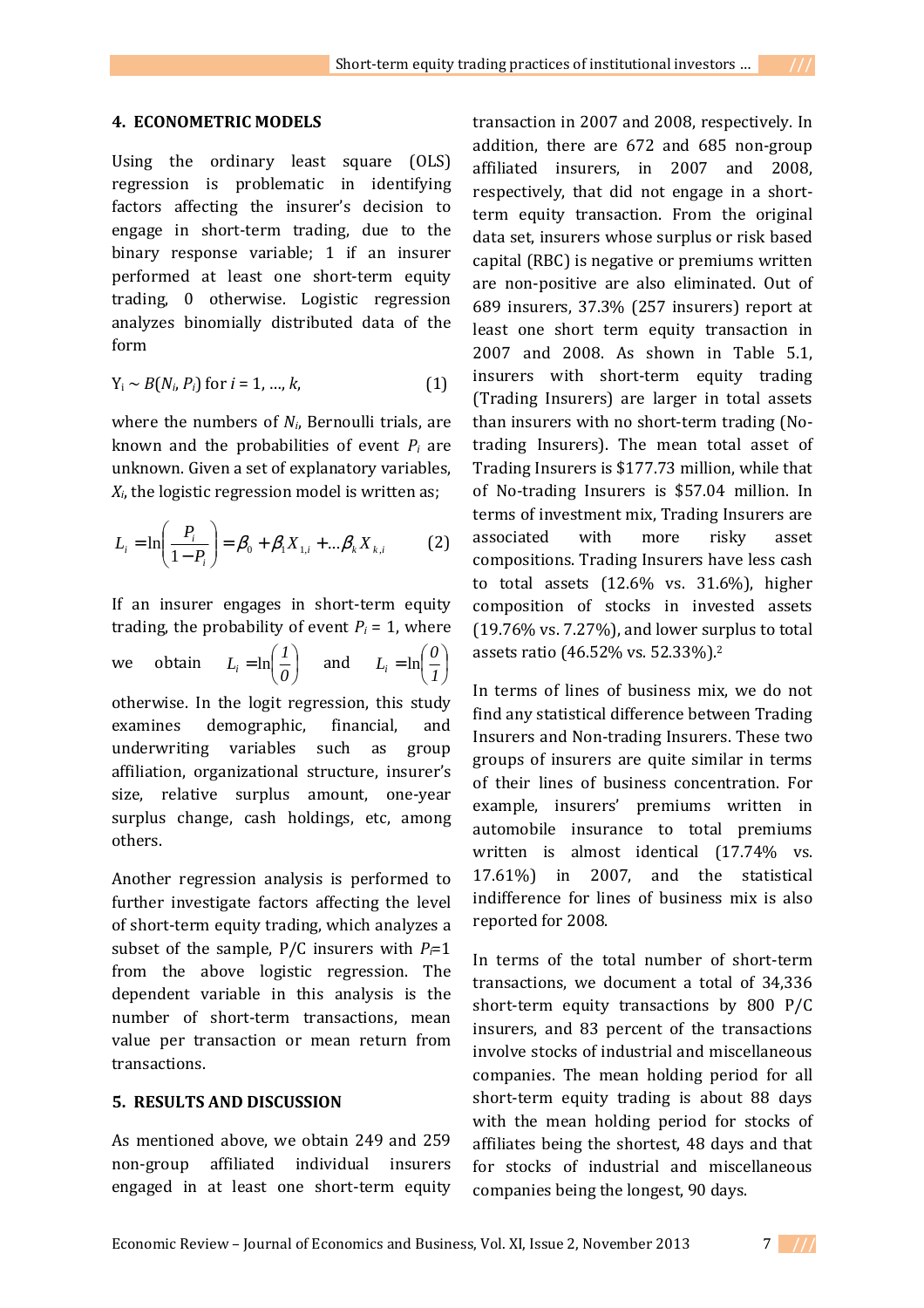#### Table 5.1. Descriptive Statistics for Selected Variables

|                                        | Short-term Trading |           | Short-term Trading |               |  |
|----------------------------------------|--------------------|-----------|--------------------|---------------|--|
| Panel A. Year 2007                     | (Yes, N=249)       |           | $(No, N=672)$      |               |  |
|                                        | Mean               | Std. Dev. | Mean               | Std. Dev.     |  |
| Net Premiums Written, (in \$millions)  | 46.66              | 96.05     | 15.90              | $50.40$ ***   |  |
| Total Assets, (in \$millions)          | 177.73             | 486.71    | 57.04              | 207.85<br>*** |  |
| Cash to Invested Assets, %             | 14.97              | 15.02     | 40.46              | 35.72 ***     |  |
| Cash to Total Assets, %                | 12.59              | 12.55     | 31.64              | 29.15<br>***  |  |
| Bonds to Invested Assets, %            | 61.11              | 20.93     | 49.69              | 34.66         |  |
| Preferred Stocks to Invested Assets, % | 1.31               | 4.47      | 0.56               | $2.58$ **     |  |
| Common Stocks to Invested Assets, %    | 19.76              | 16.14     | 7.27               | 14.91 ***     |  |
| Invested Assets to Total Assets. %     | 85.92              | 12.19     | 83.12              | 18.49 ***     |  |
| Surplus to Total Assets, %             | 46.52              | 18.34     | 52.33              | 23.98 ***     |  |
| RBC Ratio, %                           | 81.15              | 20.88     | 69.77              | 41.97 ***     |  |
| Auto Lines Ratio, %                    | 17.74              | 32.74     | 17.61              | 35.08         |  |
| Liability Lines Ratio, %               | 54.10              | 43.04     | 50.68              | 45.82         |  |
| Property Lines Ratio, %                | 15.01              | 24.03     | 16.47              | 28.67         |  |
| ROI, %                                 | 4.58               | 1.91      | 4.36               | 7.06          |  |
| <b>ROE, %</b>                          | 9.15               | 16.63     | 4.87               | 25.67 ***     |  |
| ROA, %                                 | 3.83               | 5.84      | 3.26               | 10.49         |  |
| Stock, %                               | 44.58              | 49.81     | 47.32              | 49.97         |  |
|                                        | Short-term Trading |           | Short-term Trading |               |  |
| Panel B. Year 2008                     | (Yes, N=259)       |           | $(No, N=685)$      |               |  |
|                                        | Mean               | Std. Dev. | Mean               | Std. Dev.     |  |
| Net Premiums Written, (in \$millions)  | 48.04              | 109.56    | 14.51              | 44.04 ***     |  |
| Total Assets, (in \$millions)          | 156.62             | 413.43    | 62.42              | 244.90 ***    |  |
| Cash to Invested Assets, %             | 18.15              |           |                    |               |  |
|                                        |                    | 17.96     | 39.69              | $34.80***$    |  |
| Cash to Total Assets. %                | 15.23              | 15.71     | 30.64              | 28.29 ***     |  |
| Bonds to Invested Assets, %            | 63.14              | 21.90     | 50.65              | 34.33<br>***  |  |
| Preferred Stocks to Invested Assets, % | 1.19               | 3.11      | 0.51               | $2.68$ ***    |  |
| Common Stocks to Invested Assets, %    | 14.55              | 12.34     | 6.79               | 14.94 ***     |  |
| Invested Assets to Total Assets, %     | 84.76              | 12.41     | 82.78              | 19.09 *       |  |
| Surplus to Total Assets, %             | 45.28              | 19.18     | 50.77              | $42.51$ ***   |  |
| RBC Ratio, %                           | 80.11              | 23.32     | 67.29              | 78.90 ***     |  |
| Auto Lines Ratio, %                    | 17.76              | 31.90     | 16.63              | 34.31         |  |
| Liability Lines Ratio, %               | 52.30              | 42.74     | 51.94              | 46.32         |  |
| Property Lines Ratio, %                | 14.87              | 23.22     | 15.54              | 28.44         |  |
| ROI <sup>a</sup> , %                   | 0.93               | 5.36      | 2.55               | $3.59$ ***    |  |
| <b>ROE, %</b>                          | 2.29               | 41.16     | (0.17)             | 41.51         |  |
| ROA, %                                 | 1.10               | 7.45      | 0.43               | 11.86         |  |

Note a ROI is calculated as Net Investment Income earned to Invested Assets.

 \*, \*\*, and \*\*\* indicates statistical significance at 10%, 5%, and 1% level, respectively, for a mean difference test between short-term traders and no short-term traders.

Logistic regression analysis shows that financial and demographic variables are statistically stronger factors than underwriting variables for increasing the odds of insurers' short-term equity trading activities. The P/C insurers with group affiliation, relatively high cash holdings, lower change in surplus from the previous year, or non-stock corporations are less likely to engage in short-term equity trading, while the P/C insurers with large total assets, relatively high risk based capital (RBC), relatively large invested assets, or more business in personal

lines are more likely to engage in short-term equity trading.

As seen in Table 5.1, both groups of insurers are relatively similar in several aspects. Lines of business where both groups generate premiums are similarly distributed. For example, the proportion of premiums from automobile insurance to all insurance is 19.5% for No-trading Insurers vs. 21.9% for Trading Insurers. Trading Insurers have higher business in liability lines, but lower in property lines of insurance than its counterpart. Both groups of insurers are also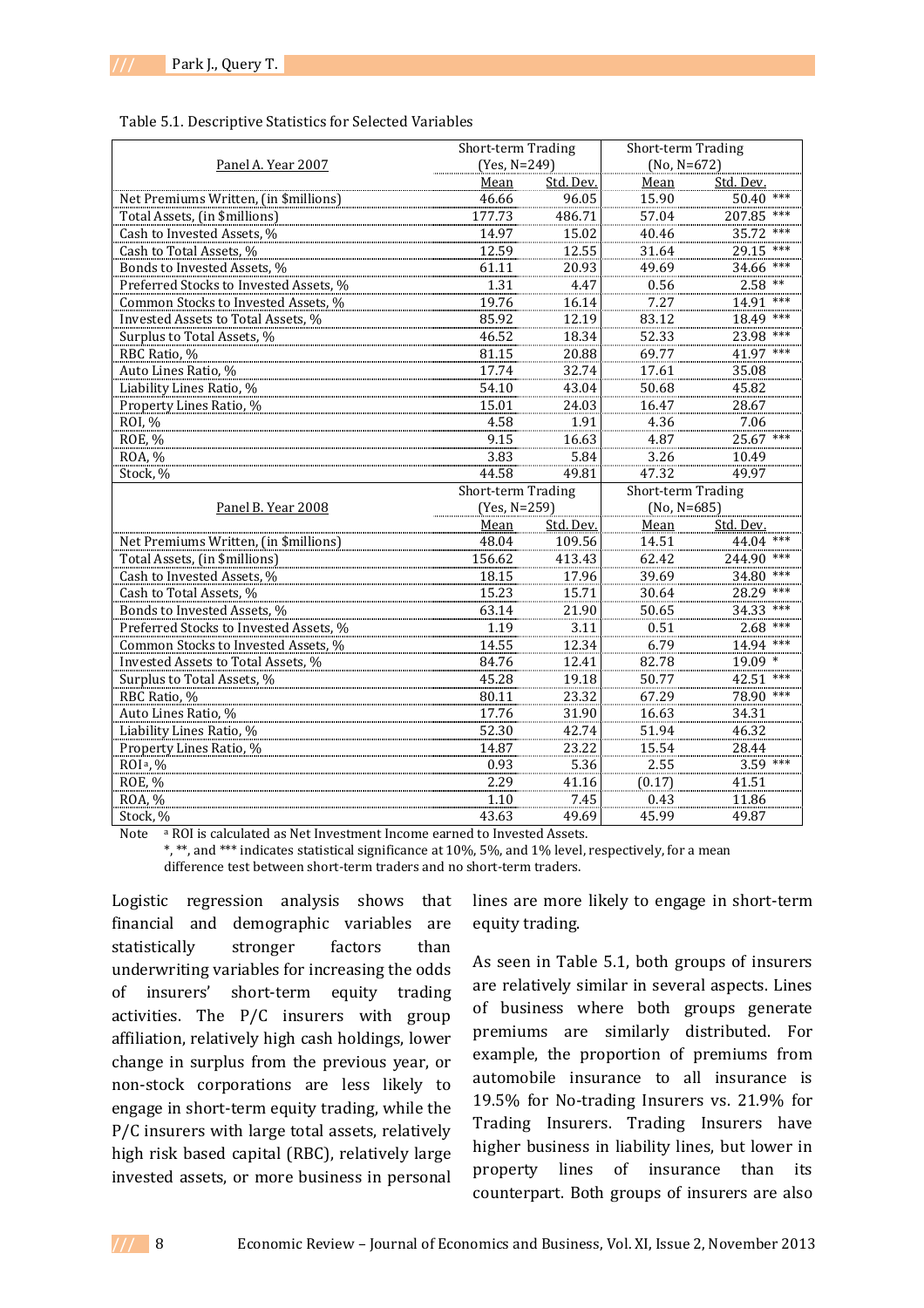similar in organizational structure. Stock incorporated No-trading and Trading insurers are 47.4% and 45.9%, respectively. Two main organizational structures among property liability insurers are stock and mutual form. When it comes to profitability measures, Trading Insurers on average have lower ROA than No-trading Insurers, while the ROI is similar.3 Table 5.2 summarizes the number of insurers engaged in short-term equity trading, their acquiring cost and holding period by type of stock. Common stocks are more commonly traded than preferred stocks. Not surprisingly, over 98% (12,939 out of 13,146) of short-term transactions are with common stocks, and on average, Trading Insurers engaged in over 23 short-term transactions in 2007 and over 30 transactions in 2008.

period in days for common stock transactions is slightly more than 100 days in 2007 and was reduced slightly to just over 95 days in 2008.4 The holding period in days for preferred stocks was just under 75 days in 2007 and was extended to slightly more than 112 days in 2008. During the years 2007 and 2008, the Standard & Poor's 500 Index, a measure of broad market returns, faced challenges related to the financial crisis. The subprime mortgage crisis resulted in what some have termed The Great Recession in the U.S. and globally. S & P 500 returns were 3.53 percent in 2007 and -38.49 percent in 2008. As observed in Table 5.3, in terms of profitability from short-term common equity transactions,5 trading insurers realize a positive mean return (0.1%) only when

Table 5.2. Short-Term Transaction, Acquiring Cost, and Holding Period by Type of Stock (N is the number of short-term transactions.)

|                                 |          | Short-Term   |       |     | Acquiring Cost per  |         | <b>Holding Period</b> |     |
|---------------------------------|----------|--------------|-------|-----|---------------------|---------|-----------------------|-----|
| Panel A. Year 2007              |          | Transactions |       |     | Transaction (\$000) |         | (days)                |     |
| <b>Preferred Stocks</b>         | Insurers | N            | Mean  | Max | Mean                | Max     | Mean                  | Max |
| <b>Public Utilities</b>         |          | 78           | 19.50 | 75  | 1,419.5             | 1,282.8 | 51.2                  | 265 |
| Banks, Trust & Insurance        | 13       | 46           | 3.54  | 19  | 5,482.0             | 7,994.7 | 88.9                  | 304 |
| Industrial & Miscellaneous      | 32       | 89           | 2.78  | 14  | 269.2               | 424.1   | 87.6                  | 292 |
| Total - Preferred Stocks        | 41       | 213          | 5.22  | 81  | 1,808.9             | 4,259.5 | 74.8                  | 304 |
| <b>Common Stocks</b>            |          |              |       |     |                     |         |                       |     |
| <b>Public Utilities</b>         | 26       | 91           | 3.50  | 23  | 187.1               | 949.2   | 98.7                  | 341 |
| Banks, Trust & Insurance        | 92       | 457          | 4.97  | 51  | 372.7               | 3,319.2 | 98.5                  | 355 |
| Industrial & Miscellaneous      | 227      | 5,003        | 22.04 | 712 | 387.1               | 6,581.6 | 100.2                 | 359 |
| Total - Common Stocks           | 241      | 5,551        | 23.03 | 712 | 382.7               | 6,321.5 | 100.1                 | 359 |
|                                 |          | Short-Term   |       |     | Acquiring Cost per  |         | <b>Holding Period</b> |     |
| Panel B. Year 2008              |          | Transactions |       |     | Transaction (\$000) |         | (days)                |     |
| <b>Preferred Stocks</b>         | Insurers | N            | Mean  | Max | Mean                | Max     | Mean                  | Max |
| <b>Public Utilities</b>         | 6        | 82           | 13.67 | 72  | 1,923.8             | 1,860.1 | 56.0                  | 231 |
| Banks, Trust & Insurance        | 22       | 80           | 3.64  | 28  | 147.2               | 262.3   | 111.4                 | 323 |
| Industrial & Miscellaneous      | 44       | 102          | 2.32  | 16  | 249.2               | 391.0   | 157.6                 | 332 |
| <b>Total - Preferred Stocks</b> | 61       | 264          | 4.33  | 72  | 738.4               | 1,335.0 | 112.1                 | 332 |
| <b>Common Stocks</b>            |          |              |       |     |                     |         |                       |     |
| <b>Public Utilities</b>         | 35       | 182          | 5.20  | 42  | 64.2                | 114.6   | 90.0                  | 336 |
| Banks, Trust & Insurance        | 94       | 560          | 5.96  | 70  | 119.3               | 611.4   | 101.1                 | 326 |
| Industrial & Miscellaneous      | 237      | 6,646        | 28.04 | 695 | 223.4               | 799.1   | 95.1                  | 364 |
| Total - Common Stocks           | 242      | 7,388        | 30.54 | 695 | 211.6               | 777.3   | 95.4                  | 364 |

In terms of the trading size, the mean acquiring cost per preferred stock transaction was 4.7 times the mean acquiring cost of common stocks in 2007; in 2008, the mean acquiring cost per preferred stock transaction was 3.9 times the mean comparable cost of acquiring common stocks. The mean holding

including dividends for stocks issued by industrial and miscellaneous companies. Including dividends in the mean return for a bearish 2008 market made no difference, as all types of common stock had a negative mean return, with public utilities dropping the least (-8.9%).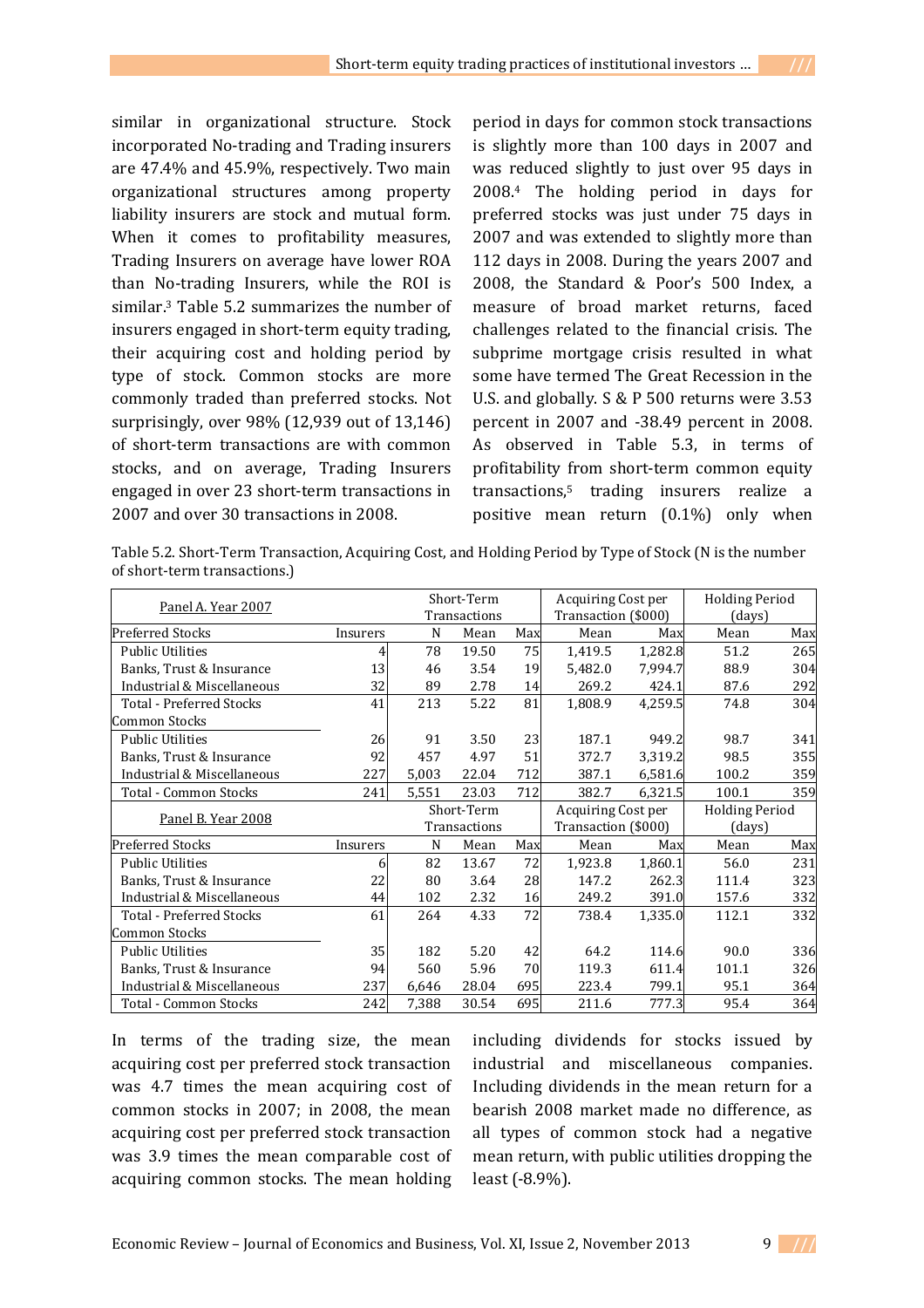| Panel A. Year 2007              |       | Mean Return (%), excluding<br>Dividend Receipts |      |            | Mean Return (%), including |                         |                     |          |       |
|---------------------------------|-------|-------------------------------------------------|------|------------|----------------------------|-------------------------|---------------------|----------|-------|
|                                 |       |                                                 |      |            |                            | Dividend Receipts       |                     |          |       |
| <b>Preferred Stocks</b>         | N     | Mean Std. Dev.<br>Min<br>Max                    |      |            | Mean Std. Dev.             |                         | Max                 |          |       |
| <b>Public Utilities</b>         | 78    | $-0.1$                                          | 3.7  | $-10.3$    | 27.2                       | 1.1                     | 3.6                 | $-2.4$   | 30.9  |
| Banks, Trust & Insurance        | 46    | $-4.2$                                          | 9.0  | $-32.4$    | 20.0                       | $-2.9$                  | 8.9                 | $-31.0$  | 24.4  |
| Industrial & Miscellaneous      | 89    | 2.7                                             | 12.9 | $-44.6$    | 30.5                       | 4.2                     | 13.0                | $-43.1$  | 33.7  |
| <b>Total - Preferred Stocks</b> | 213   | 0.2                                             | 9.9  | $-44.6$    | 30.5                       | 1.6                     | 9.9                 | $-43.1$  | 33.7  |
| <b>Common Stocks</b>            |       |                                                 |      |            |                            |                         |                     |          |       |
| <b>Public Utilities</b>         | 91    | $-1.6$                                          | 18.1 | $-35.5$    | 144.3                      | $-1.0$                  | 18.5                | $-35.5$  | 149.0 |
| Banks, Trust & Insurance        | 457   | $-10.3$                                         | 19.6 | $-100.0$   | 141.7                      | $-9.6$                  | 19.4                | $-98.9$  | 141.7 |
| Industrial & Miscellaneous      | 5,003 | $-0.4$                                          | 22.3 | $-95.9$    | 221.7                      | 0.1                     | 22.3                | $-95.9$  | 226.7 |
| Total - Common Stocks           | 5,551 | $-1.2$                                          | 22.2 | $-100.0$   | 221.7                      | $-0.7$                  | 22.2                | $-98.9$  | 226.7 |
|                                 |       | Return per Transaction,                         |      |            |                            | Return per Transaction, |                     |          |       |
| Panel B. Year 2008              |       | excluding Dividends                             |      |            |                            |                         | excluding Dividends |          |       |
| <b>Preferred Stocks</b>         | N     | Mean Std. Dev.                                  |      | Max<br>Min |                            | Mean Std. Dev.<br>Min   |                     | Max      |       |
| <b>Public Utilities</b>         | 82    | $-0.7$                                          | 3.7  | $-20.7$    | 5.3                        | 0.5                     | 3.5                 | $-17.5$  | 5.3   |
| Banks, Trust & Insurance        | 80    | $-11.7$                                         | 37.1 | $-100.0$   | 103.2                      | $-9.9$                  | 36.2                | $-96.0$  | 103.2 |
| Industrial & Miscellaneous      | 102   | $-48.7$                                         | 41.3 | $-100.0$   | 73.2                       | $-45.9$                 | 40.5                | $-99.2$  | 73.2  |
| Total - Preferred Stocks        | 264   | $-22.6$                                         | 39.0 | $-100.0$   | 103.2                      | $-20.6$                 | 38.0                | $-99.2$  | 103.2 |
| <b>Common Stocks</b>            |       |                                                 |      |            |                            |                         |                     |          |       |
| <b>Public Utilities</b>         | 182   | $-9.7$                                          | 21.6 | $-70.4$    | 173.7                      | $-8.9$                  | 21.6                | $-70.4$  | 173.7 |
| Banks, Trust & Insurance        | 560   | $-26.0$                                         | 27.9 | $-98.7$    | 70.6                       | $-25.0$                 | 27.8                | $-97.5$  | 70.8  |
| Industrial & Miscellaneous      | 6,646 | $-17.3$                                         | 26.3 | $-100.0$   | 330.7                      | $-16.8$                 | 26.2                | $-100.0$ | 330.7 |
| Total - Common Stocks           | 7,388 | $-17.7$                                         | 26.5 | $-100.0$   | 330.7                      | $-17.2$                 | 26.4                | $-100.0$ | 330.7 |

Table 5.3. Holding Period Returns by Type of Stock (N is the number of short-term transactions)

A logistic regression is performed to identify factors associated with the P/C insurer's short-term equity trading behavior, where dependent variables are zero-one binomial variables with 1 for Trading Insurers and 0 for No-Trading Insurers. The results are reported in Table 5.4.

For insurers with short-term stock trading, financial variables are statistically significant, while none of demographic and underwriting variables are statistically significant. The variables that are positively associated with Trading Insurers are total assets (*Log of Total Assets and Log of Total Assets-Squared, t-1*), the

Table 5.4. Logistic Regression for Variables Predicting Decisions to Engage in Short-Term Transactions (Dependent variable is 1 for engaging in at least one short-term trading and 0 otherwise)

|                                                         | Year 2007 |            |             | <b>Year 2008</b> |              |             |  |
|---------------------------------------------------------|-----------|------------|-------------|------------------|--------------|-------------|--|
|                                                         | Parameter | Standard   | <b>Odds</b> | Parameter        | Standard     | <b>Odds</b> |  |
|                                                         | Estimates | Error      | Ratio       | Estimates        | Error        | Ratio       |  |
| Constant                                                | 26.30     | $8.692***$ |             | 30.88            | $8.516***$   |             |  |
| Organizational Structure<br>$[Stock = 1, all else = 0]$ | 0.072     | 0.183      | 1.075       | 0.111            | 0.182        | 1.117       |  |
| Log of Total Assets, t-1                                | $-2.528$  | $0.985**$  | 0.080       | $-3.074$         | $0.958***$   | 0.046       |  |
| Log of Total Assets-Squared, t-1                        | 0.060     | $0.028**$  | 1.061       | 0.077            | $0.027***$   | 1.08        |  |
| Cash to Total Assets, t-1, %                            | 5.277     | $0.638***$ | 195.77      | 5.464            | $0.643***$   | 236.11      |  |
| Bonds to Total Assets, t-1, %                           | 3.176     | $0.465***$ | 23.95       | 3.205            | $0.479***$   | 24.66       |  |
| Invested Assets to Total Assets, t-1, %                 | $-2.835$  | $0.604***$ | 0.059       | $-2.935$         | $0.617***$   | 0.053       |  |
| Surplus to Total Assets, t-1, %                         | 0.361     | 0.553      | 1.435       | 0.964            | $0.580*$     | 2.621       |  |
| ROI, t-1, %                                             | 2.017     | 3.927      | 7.516       | $-0.769$         | 1.600        | 0.464       |  |
| ROA, t-1, %                                             | $-0.115$  | 1.370      | 0.891       | 0.286            | 1.343        | 1.331       |  |
| NPW on Auto Lines of Insurance, %                       | 0.064     | 0.285      | 1.067       | $-0.121$         | 0.286        | 0.886       |  |
| NPW on Liability Lines of Insurance, %                  | $-0.379$  | 0.233      | 0.685       | $-0.023$         | 0.228        | 0.978       |  |
| NPW on Property Lines of Insurance, %                   | $-0.461$  | 0.422      | 0.630       | $-0.425$         | 0.417        | 0.654       |  |
| Risk Based Capital to Surplus, t-1, \%                  | $-0.369$  | 0.233      | 0.692       | $-1.207$         | ***<br>0.402 | 0.299       |  |
| Likelihood Ratio                                        |           | 212.62     |             |                  | 227.522      |             |  |
| Wald                                                    |           | 139.98     |             |                  | 141.26       |             |  |
| Number of Observations                                  |           | 921        |             |                  | 944          |             |  |

Note:  $\ast$ ,  $\ast\ast$ , and  $\ast\ast\ast$  indicates statistical significance at 10%, 5%, and 1% level, respectively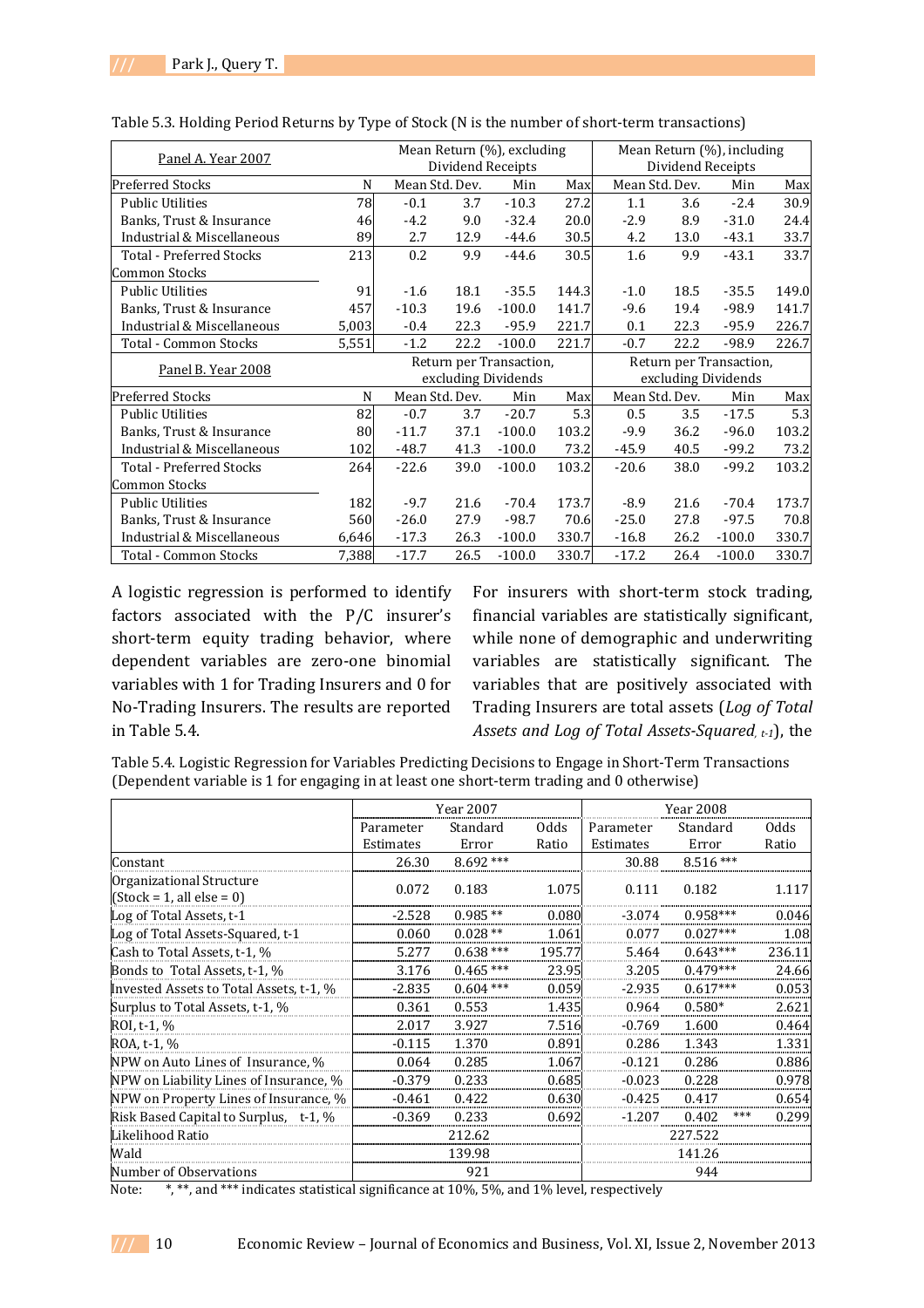invested asset ratio (*Invested Assets to Total Assets, t-1*), the cash ratio (*Cash to Total Assets, t-1*), and the bond ratio (*Bonds to Total Assets, t-1*). Surprisingly, insurers with more cash holdings are positively significant to the shortterm equity trading activity. This is inconsistent with the view that more conservative insurers will hold more safe assets and engage in less risky transactions. The significant variables were essentially the same when performing the logistic regression for 2008, with the exception of the Risk-Based Capital to Surplus ratio, which was not significant in 2007 and negatively significant at the 1% level in 2008.

One possible reason for these results may be related to the capital reserve requirements imposed on financial institutions by the federal government.

Ordinary least squares regressions were performed for the years 2007 and 2008 as an additional verification of the logistic regression results discussed above. In this study, the results ended up as somewhat similar using both methodologies, and can be seen in Table 5.5 below.

|                                         | <b>Year 2007</b> |             | <b>Year 2008</b> |              |  |
|-----------------------------------------|------------------|-------------|------------------|--------------|--|
|                                         | Parameter        | Standard    | Parameter        | Standard     |  |
|                                         | Estimates        | Error       | Estimates        | Error        |  |
| Organizational Structure                | 2.524            | 8.769       | 2.627            | 11.63        |  |
| $(Stock = 1, all else = 0)$             | (2.123)          | (6.760)     | (3.376)          | (9.830)      |  |
| Log of Total Assets, t-1                | $-68.30*$        | $-163.57$   | $-87.85**$       | $-235.65**$  |  |
|                                         | (40.611)         | (111.19)    | (41.344)         | (108.631)    |  |
| Log of Total Assets-Squared, t-1        | $2.169*$         | 5.034       | $2.806**$        | $7.279**$    |  |
|                                         | (1.241)          | (3.251)     | (1.270)          | (3.159)      |  |
| Cash to Total Assets, t-1, %            | $-30.85***$      | $-46.69**$  | $-47.47***$      | $-137.63***$ |  |
|                                         | (9.966)          | (18.962)    | (14.124)         | (42.251)     |  |
| Bonds to Total Assets, t-1, %           | $-28.56***$      | $-60.34***$ | $-44.98***$      | $-139.02***$ |  |
|                                         | (10.297)         | (21.168)    | (14.307)         | (41.341)     |  |
| Invested Assets to Total Assets, t-1, % | 19.52***         | 4.417       | $36.68***$       | 65.75**      |  |
|                                         | (5.967)          | (19.573)    | (11.777)         | (31.736)     |  |
| Surplus to Total Assets, t-1, %         | 2.501            | 9.825       | 1.201            | 0.8665       |  |
|                                         | (4.435)          | (20.609)    | (6.763)          | (28.048)     |  |
| ROI, t-1, %                             | 89.27            | 173.55      | 11.23            | 77.37        |  |
|                                         | (97.972)         | (263.03)    | (11.104)         | (63.381)     |  |
| ROA, t-1, %                             | $-12.24$         | $-41.56$    | $-7.450$         | $-111.91**$  |  |
|                                         | (8.214)          | (41.933)    | (9.234)          | (56.754)     |  |
|                                         | $-1.459$         | $-9.991$    | $-2.834$         | $-21.58$     |  |
| NPW on Auto Lines of Insurance, %       | (2.380)          | (8.850)     | (3.340)          | (12.176)     |  |
|                                         | 2.923            | 1.420       | 4.788            | 12.31        |  |
| NPW on Liability Lines of Insurance, %  | (2.519)          | (10.638)    | (3.613)          | (11.144)     |  |
|                                         | 0.0117           | $-6.351$    | 1.764            | $-7.329$     |  |
| NPW on Property Lines of Insurance, %   | (5.837)          | (23.191)    | (5.488)          | (23.710)     |  |
|                                         | 1.456            | 1.613       | $-0.0385$        | 14.37        |  |
| Risk Based Capital to Surplus, t-1, %   | (1.123)          | (9.548)     | (0.039)          | (13.235)     |  |
| Adjusted R-Sq                           | 0.1646           | 0.2345      | 0.1621           | 0.3097       |  |
| Number of Observations                  | 921              | 249         | 944              | 259          |  |

Table 5.5. OLS Regression of the Number of Short-Term Transactions

Note: The figures in the parentheses are heteroscedasticity consistent errors.

The coefficient estimates for constant are omitted.

 All samples include all non-group affiliated insurers and Short-Term Traders include all non-group affiliated insurers with at least one short-term trading in the corresponding year.

\*, \*\*, and \*\*\* indicates statistical significance at 10%, 5%, and 1% level, respectively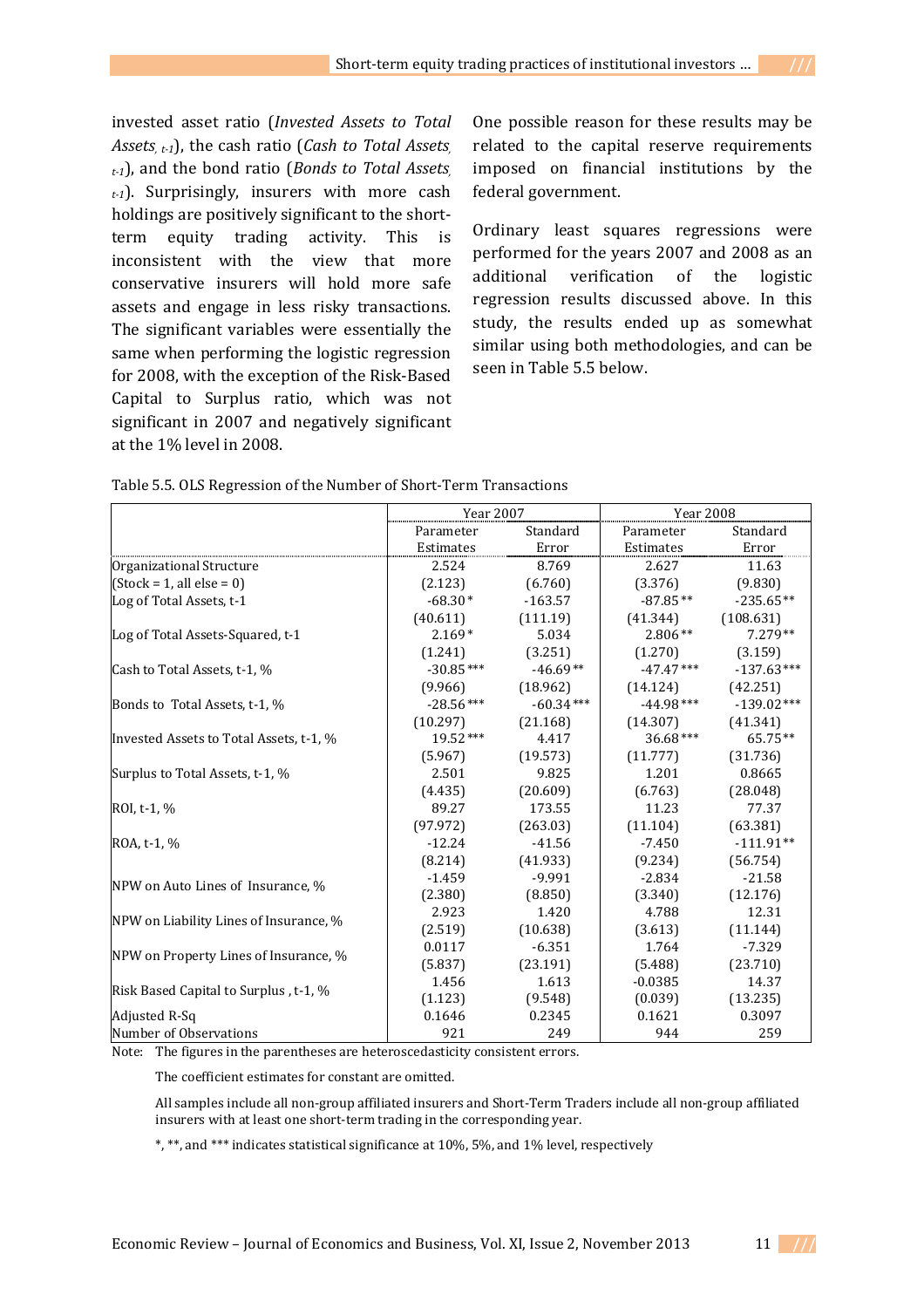#### **CONCLUSION**

This study investigates short-term equity trading behavior of P/C insurers in the United States in 2007 and 2008, and finds that over 27 percent of non-group affiliated insurers engage in short-term equity trading activity. When it comes to the medium of short-term equity trading, stocks categorized as Industrial and Miscellaneous Stocks are the most frequently utilized with Financial Institutions' stocks a distant second. This is because a larger number of stocks fall under these two categories. However, in terms of the mean size of transactions, the average investment in preferred stocks ranges from four to five times larger than that of common stocks during the period of interest in this study. The mean holding period for shortterm common equity transaction is about 100 and 95 days in 2007 and 2008, respectively.

This study also identifies factors associated with P/C insurers' short-term equity trading behavior. Logistic regressions show that financial variables are more strongly tied to insurers' short-term equity trading behavior than underwriting and demographic variables.

Future research should investigate the shortterm equity and/or fixed income security trading behavior of group affiliated insurers and compare the trading behavior between them. An important next step in this study is to incorporate market data from Center for Research in Security Prices (CRSP) to further explore the insurer's motivation to engage in short-term equity trading. With the CRSP data, future research can analyze whether P/C insurers are selling stocks to capture extraordinary short-term returns, to limit excessive losses, to increase dividend yield, or if other motivators exist.

#### **REFERENCES**

1. Badrinath, S.G. & Kale, J. (1989) Patterns of Institutional Investment, Prudence, and the Managerial "Safety-Net" Hypothesis.

*Journal of Risk and Insurance.* 56, pp. 605- 629.

- 2. Badrinath, S.G., Kale, J. & Ryan, H. (1996) Characteristics of Common Stock Holdings of Insurance Companies. *Journal of Risk and Insurance.* 63, pp. 49-76.
- 3. Badrinath, S.G. & Wahal, S. (2002) Momentum Trading of Institutions. *The Journal of Finance.* 57, pp. 2449-2478.
- 4. De Long, J. B., Shleifer, A., Summers L.H. & Waldmann, R.J. (1990) Positive Feedback Investment Strategies and Destabilizing Rational Speculation. *Journal of Finance.* 45, pp. 379-396.
- 5. Gorter, J. & Bikker, J.A. (2013) Investment Risk Taking by Institutional Investors. *Applied Economics.* 45, pp. 4629-4640.
- 6. Heyman, W. H. & Rowland, D.D. (2006) An Investment Management Methodology for Publicly Held Property/Casualty Insurers. *Journal of Applied Corporate Finance.*18, pp. 36-53.
- 7. Hong, H. & Stein, J.C. (1999) A Unified Theory of Underreaction, Momentum Trading and Overreaction in Asset Markets. *Journal of Finance.* 54, pp. 2143- 2184.
- 8. Rantapuska, E. (2008) Who, How, and Why?: Evidence from the Finnish Market. *Journal of Financial Economics.* 88, pp. 355-374.
- 9. Rappaport, A. (2005) The Economics of Short-Term Performance Obsession. *Financial Analysts Journal.* 61, pp. 65-79.
- 10. Lee, S.J., Mayers, D. & Smith S.W.Jr. (1997) Guaranty funds and risk-taking: evidence from the insurance industry. *Journal of Financial Economics*. 44, pp. 3-25.
- 11. Tzeng, L.Y., Wang J.L. & Soo, J.H. (2000) Surplus Management under a Stochastic